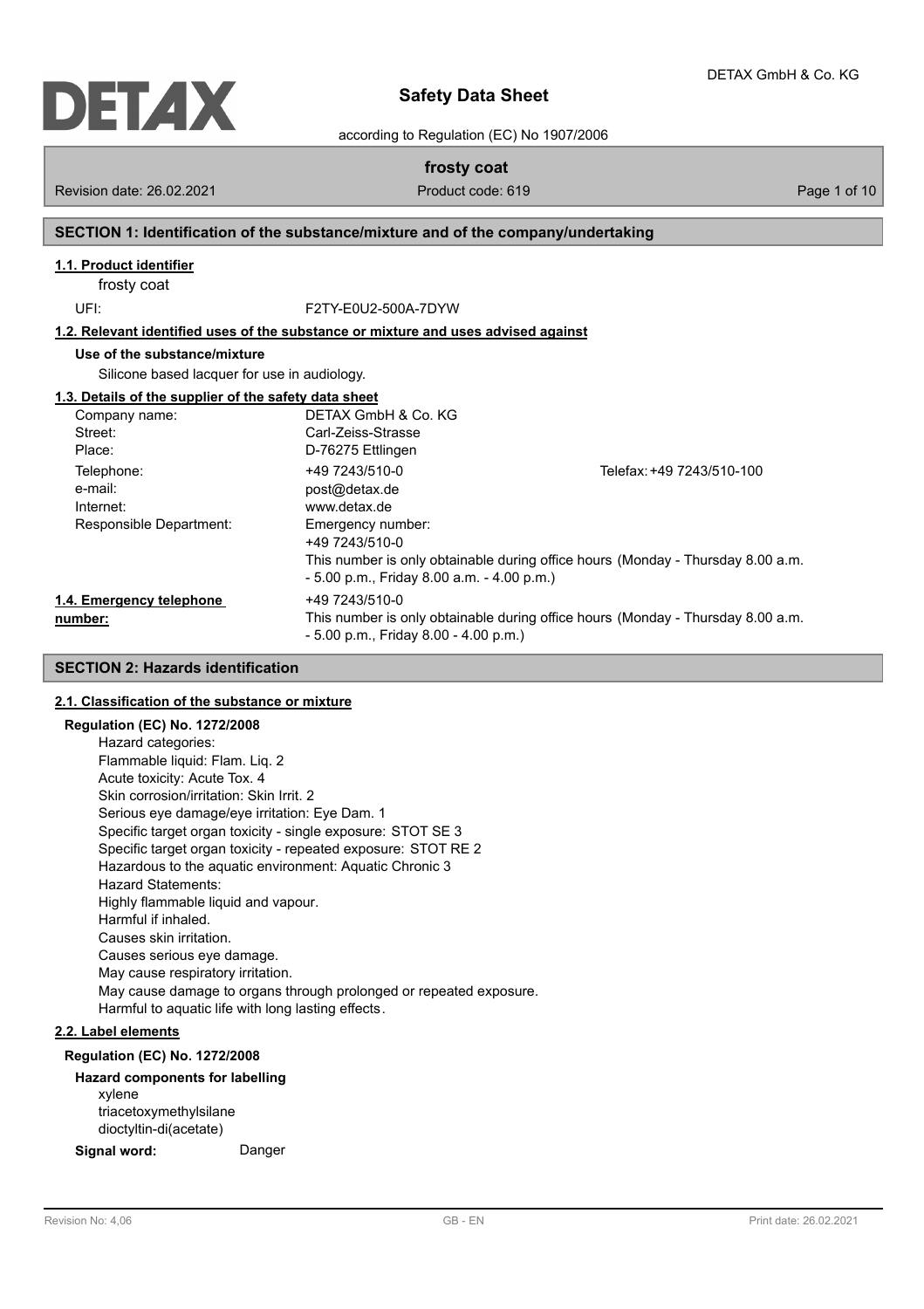according to Regulation (EC) No 1907/2006

# **frosty coat**

Revision date: 26.02.2021 **Product code: 619** Page 2 of 10 Page 2 of 10

**Pictograms:**



# **Hazard statements**

| H <sub>225</sub>  | Highly flammable liquid and vapour.                                |
|-------------------|--------------------------------------------------------------------|
| H <sub>3</sub> 15 | Causes skin irritation.                                            |
| H318              | Causes serious eye damage.                                         |
| H332              | Harmful if inhaled.                                                |
| H335              | May cause respiratory irritation.                                  |
| H373              | May cause damage to organs through prolonged or repeated exposure. |
| H412              | Harmful to aquatic life with long lasting effects.                 |

#### **Precautionary statements**

| P <sub>210</sub> | Keep away from heat, hot surfaces, sparks, open flames and other ignition sources. No<br>smoking.                                   |
|------------------|-------------------------------------------------------------------------------------------------------------------------------------|
| P <sub>280</sub> | Wear protective gloves/protective clothing/eye protection/face protection/hearing<br>protection.                                    |
| P305+P351+P338   | IF IN EYES: Rinse cautiously with water for several minutes. Remove contact lenses, if<br>present and easy to do. Continue rinsing. |
| P310             | Immediately call a POISON CENTER/doctor.                                                                                            |
| P370+P378        | In case of fire: Use Carbon dioxide (CO2), Foam, Extinguishing powder to extinguish.                                                |
| P403+P235        | Store in a well-ventilated place. Keep cool.                                                                                        |

# **2.3. Other hazards**

No information available.

# **SECTION 3: Composition/information on ingredients**

# **3.2. Mixtures**

**Chemical characterization**

Polydimethylsiloxane with functional groups in organic solvents.

# **Hazardous components**

| CAS No     | Chemical name                                                  |                                                                                                                                                                              |                  |             |
|------------|----------------------------------------------------------------|------------------------------------------------------------------------------------------------------------------------------------------------------------------------------|------------------|-------------|
|            | EC No                                                          | Index No                                                                                                                                                                     | <b>REACH No</b>  |             |
|            | <b>GHS Classification</b>                                      |                                                                                                                                                                              |                  |             |
| 1330-20-7  | xylene                                                         |                                                                                                                                                                              |                  | $45 - 50%$  |
|            | 215-535-7                                                      | 601-022-00-9                                                                                                                                                                 | 01-2119488216-32 |             |
|            |                                                                | Flam. Lig. 3, Acute Tox. 4, Acute Tox. 4, Skin Irrit. 2, Eye Irrit. 2, STOT SE 3, STOT RE 2, Asp.<br>Tox. 1, Aquatic Chronic 3; H226 H332 H312 H315 H319 H335 H373 H304 H412 |                  |             |
| 108-87-2   | methylcyclohexane                                              |                                                                                                                                                                              |                  | $15 - 20$ % |
|            | 203-624-3                                                      | 601-018-00-7                                                                                                                                                                 |                  |             |
|            | H411                                                           | Flam. Liq. 2, Skin Irrit. 2, STOT SE 3, Asp. Tox. 1, Aquatic Chronic 2; H225 H315 H336 H304                                                                                  |                  |             |
| 4253-34-3  | triacetoxymethylsilane                                         |                                                                                                                                                                              |                  | $1 - 5\%$   |
|            | 224-221-9                                                      |                                                                                                                                                                              | 01-2119962266-32 |             |
|            | Acute Tox. 4, Skin Corr. 1C, Eye Dam. 1; H302 H314 H318 EUH014 |                                                                                                                                                                              |                  |             |
| 17586-94-6 | dioctyltin-di(acetate)                                         |                                                                                                                                                                              |                  | < 1 %       |
|            | 241-555-0                                                      |                                                                                                                                                                              |                  |             |
|            |                                                                | Acute Tox. 2, Skin Corr. 1A, Eye Dam. 1, STOT SE 2; H330 H314 H318 H371                                                                                                      |                  |             |

Full text of H and EUH statements: see section 16.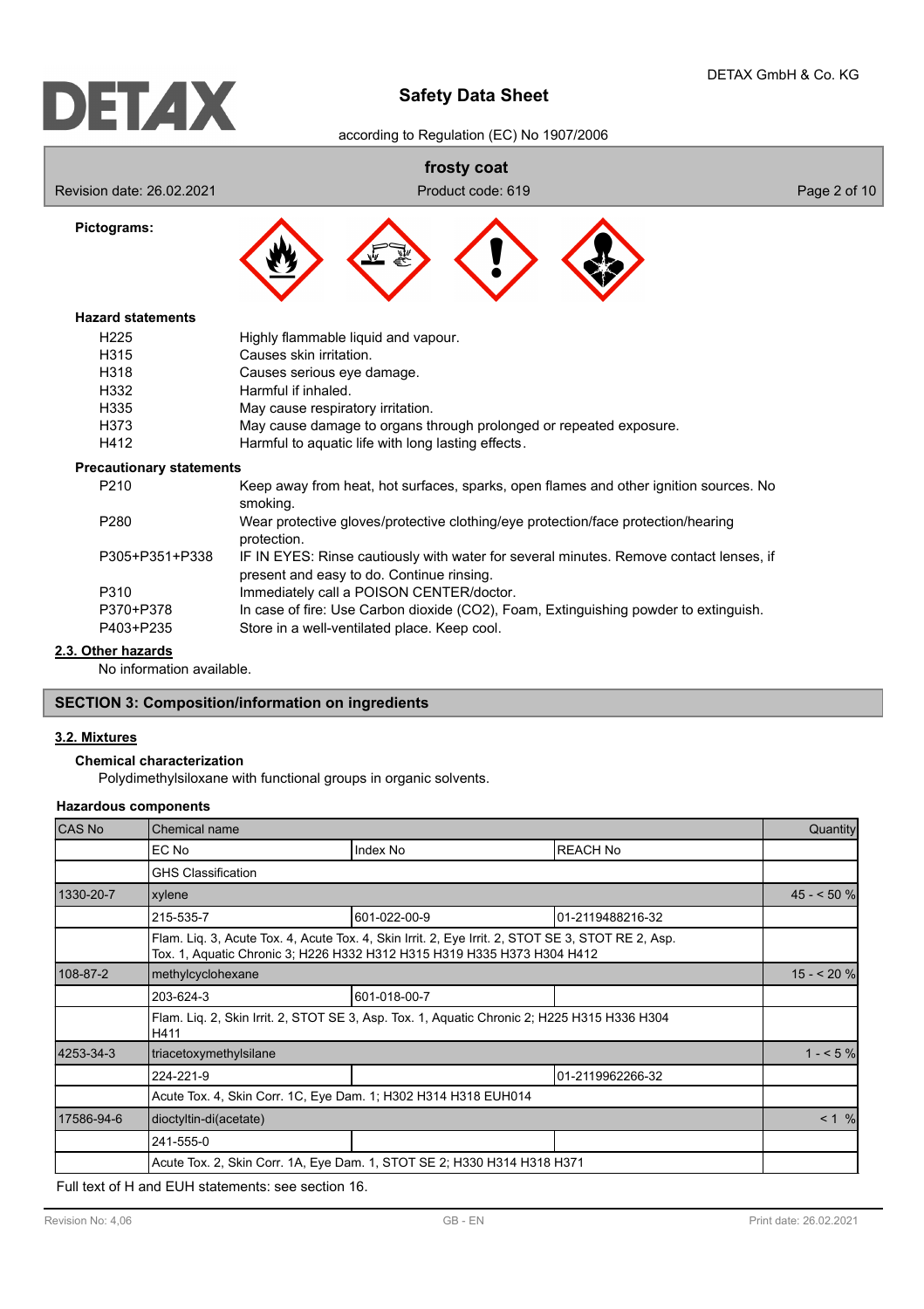according to Regulation (EC) No 1907/2006

# **frosty coat**

Revision date: 26.02.2021 **Product code: 619** Page 3 of 10

# **SECTION 4: First aid measures**

#### **4.1. Description of first aid measures**

#### **After inhalation**

Provide fresh air. When in doubt or if symptoms are observed, get medical advice.

#### **After contact with skin**

After contact with skin, wash immediately with polyethylene glycol, followed by plenty of water. Take off immediately all contaminated clothing and wash it before reuse. Medical treatment necessary.

#### **After contact with eyes**

In case of contact with eyes flush immediately with plenty of flowing water for 10 to 15 minutes holding eyelids apart and consult an ophthalmologist.

#### **After ingestion**

Rinse mouth immediately and drink plenty of water. Seek immediately medical advice. Do not induce vomiting. In case of spontaneous vomiting take care of an unhindered flow out of the vomit ( danger of suffocation).

#### **4.2. Most important symptoms and effects, both acute and delayed**

No information available.

# **4.3. Indication of any immediate medical attention and special treatment needed**

Treat symptomatically.

# **SECTION 5: Firefighting measures**

# **5.1. Extinguishing media**

# **Suitable extinguishing media**

Carbon dioxide (CO2), Foam, Extinguishing powder.

# **Unsuitable extinguishing media**

Water.

# **5.2. Special hazards arising from the substance or mixture**

Highly flammable. Vapours can form explosive mixtures with air.

# **5.3. Advice for firefighters**

Wear a self-contained breathing apparatus and chemical protective clothing. Full protection suit.

#### **Additional information**

Use water spray jet to protect personnel and to cool endangered containers. Suppress gases/vapours/mists with water spray jet. Collect contaminated fire extinguishing water separately. Do not allow entering drains or surface water.

# **SECTION 6: Accidental release measures**

#### **6.1. Personal precautions, protective equipment and emergency procedures**

Remove all sources of ignition. Provide adequate ventilation. Do not breathe gas/fumes/vapour/spray. Avoid contact with skin, eyes and clothes. Use personal protection equipment.

# **6.2. Environmental precautions**

Do not allow uncontrolled discharge of product into the environment. Danger of explosion

# **6.3. Methods and material for containment and cleaning up**

Absorb with liquid-binding material (e.g. sand, diatomaceous earth, acid- or universal binding agents). Treat the recovered material as prescribed in the section on waste disposal.

# **6.4. Reference to other sections**

Safe handling: see section 7 Personal protection equipment: see section 8 Disposal: see section 13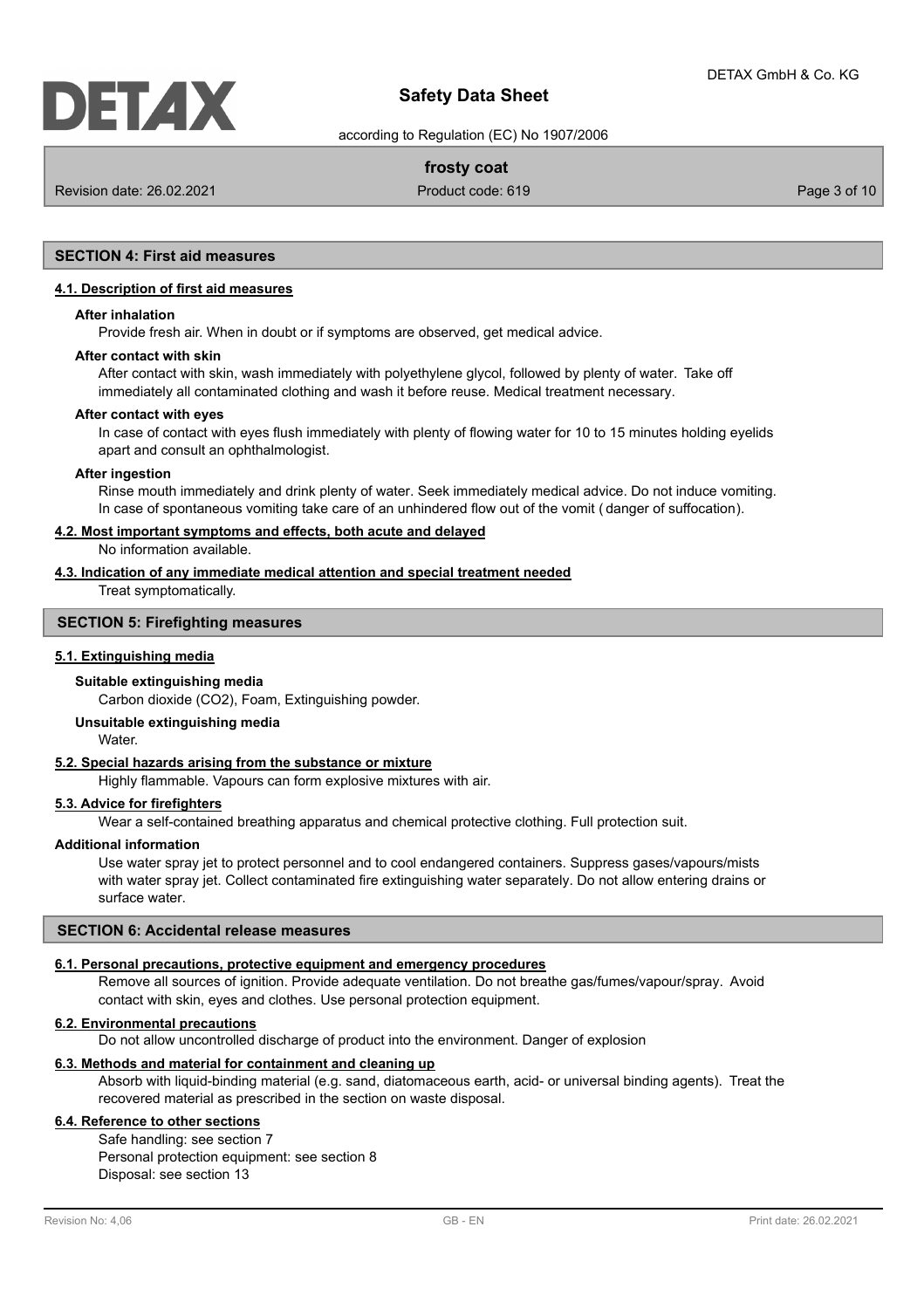according to Regulation (EC) No 1907/2006

# **frosty coat**

Revision date: 26.02.2021 **Product code: 619** Page 4 of 10

# **SECTION 7: Handling and storage**

# **7.1. Precautions for safe handling**

#### **Advice on safe handling**

If handled uncovered, arrangements with local exhaust ventilation have to be used. Do not breathe gas/fumes/vapour/spray.

# **Advice on protection against fire and explosion**

Keep away from sources of ignition. - No smoking. Take precautionary measures against static discharges. Vapours can form explosive mixtures with air.

#### **7.2. Conditions for safe storage, including any incompatibilities**

#### **Requirements for storage rooms and vessels**

Keep container tightly closed. Keep locked up. Store in a place accessible by authorized persons only. Provide adequate ventilation as well as local exhaustion at critical locations. Keep in a cool, well-ventilated place. Keep away from heat, hot surfaces, sparks, open flames and other ignition sources. No smoking.

#### **Hints on joint storage**

Do not store together with: Oxidising agent . Pyrophoric or self-heating substances.

# **7.3. Specific end use(s)**

Liquid for coating of silicone based ear impressions and earmoulds. For use by trained specialist staff.

# **SECTION 8: Exposure controls/personal protection**

### **8.1. Control parameters**

# **Exposure limits (EH40)**

| I CAS No  | Substance             | ppm  | mg/m <sup>3</sup> | fibres/mll | Category      | Origin |
|-----------|-----------------------|------|-------------------|------------|---------------|--------|
| 1330-20-7 | Xylene: mixed isomers | 50   | <b>220</b>        |            | TWA(8 h)      | WEL    |
|           |                       | 100l | 441I              |            | STEL (15 min) | WEL    |

#### **Biological Monitoring Guidance Values (EH40)**

| <b>CAS No</b> | Substance                           | Parameter                           | Value    | l Test material | Sampling time      |
|---------------|-------------------------------------|-------------------------------------|----------|-----------------|--------------------|
| 1330-20-7     | Xylene, o-, m-, p- or mixed isomers | methyl hippuric acid<br>creatinine) | mmol/mol | 650 lurine      | <b>IPost shift</b> |

#### **8.2. Exposure controls**

#### **Appropriate engineering controls**

If handled uncovered, arrangements with local exhaust ventilation have to be used. Do not breathe gas/fumes/vapour/spray.

#### **Protective and hygiene measures**

Remove contaminated, saturated clothing immediately. Draw up and observe skin protection programme. Wash hands and face before breaks and after work and take a shower if necessary . When using do not eat or drink.

#### **Eye/face protection**

Suitable eye protection: goggles.

#### **Hand protection**

When handling with chemical substances, protective gloves must be worn with the CE-label including the four control digits. The quality of the protective gloves resistant to chemicals must be chosen as a function of the specific working place concentration and quantity of hazardous substances. For special purposes, it is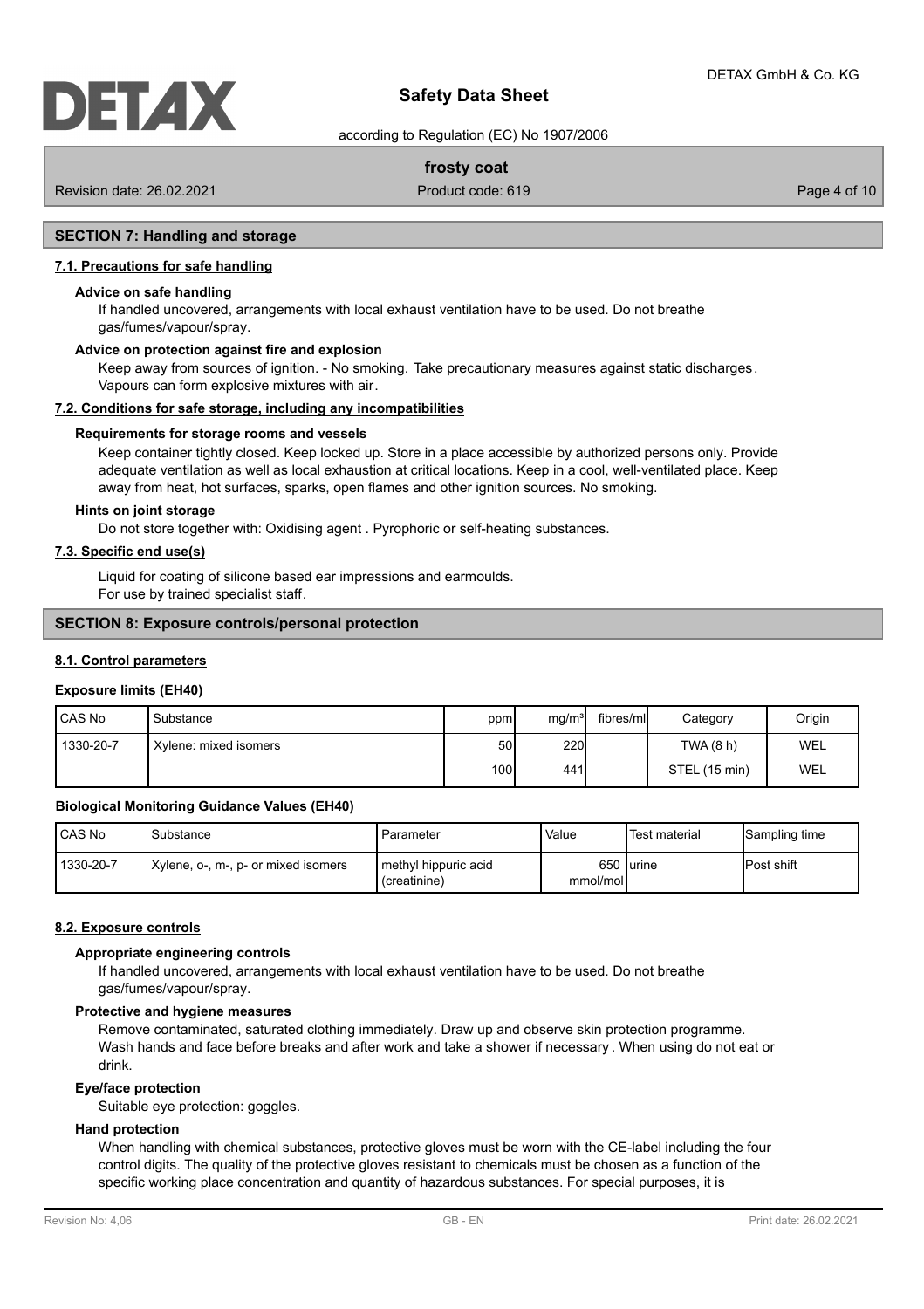

according to Regulation (EC) No 1907/2006

# **frosty coat**

Revision date: 26.02.2021 **Product code: 619** Page 5 of 10 Page 5 of 10

recommended to check the resistance to chemicals of the protective gloves mentioned above together with the supplier of these gloves.

Suitable are gloves of the following material: FKM (fluoro rubber)

# **Skin protection**

Flame-retardant protective clothing. Wear anti-static footwear and clothing .

# **Respiratory protection**

In case of inadequate ventilation wear respiratory protection.

# **SECTION 9: Physical and chemical properties**

# **9.1. Information on basic physical and chemical properties**

| Physical state:<br>Colour:<br>Odour:           |                                          | liquid:<br>opaque<br>Xylene/ Acetic acid |                                  |                    |
|------------------------------------------------|------------------------------------------|------------------------------------------|----------------------------------|--------------------|
|                                                |                                          |                                          |                                  | <b>Test method</b> |
| pH-Value:                                      |                                          |                                          | not determined                   |                    |
| Changes in the physical state                  |                                          |                                          |                                  |                    |
| Melting point:                                 |                                          |                                          | not determined                   |                    |
|                                                | Initial boiling point and boiling range: |                                          |                                  | >99 °C DIN 51356   |
| Flash point:                                   |                                          |                                          |                                  | $<$ 1 °C DIN 51755 |
| Sustaining combustion:                         |                                          |                                          | Not sustaining combustion        |                    |
| <b>Flammability</b>                            |                                          |                                          |                                  |                    |
| Solid:                                         |                                          |                                          | not applicable                   |                    |
| Gas:                                           |                                          |                                          | not applicable                   |                    |
| Lower explosion limits:                        |                                          |                                          | 1,1 vol. %                       |                    |
| Upper explosion limits:                        |                                          |                                          | 6,7 vol. %                       |                    |
| <b>Auto-ignition temperature</b><br>Solid:     |                                          |                                          | not applicable                   |                    |
| Gas:                                           |                                          |                                          | not applicable                   |                    |
| Decomposition temperature:                     |                                          |                                          | not determined                   |                    |
| <b>Oxidizing properties</b><br>Not oxidizing.  |                                          |                                          |                                  |                    |
| Vapour pressure:<br>(at 20 $°C$ )              |                                          |                                          | 48 hPa                           |                    |
| Density (at 20 °C):                            |                                          |                                          | 0,94 g/cm <sup>3</sup> DIN 51757 |                    |
| Water solubility:                              |                                          |                                          | insoluble                        |                    |
| Solubility in other solvents<br>not determined |                                          |                                          |                                  |                    |
| Partition coefficient:                         |                                          |                                          | not determined                   |                    |
| Viscosity / dynamic:<br>(at 23 $^{\circ}$ C)   |                                          |                                          | 250 mPa·s CP                     |                    |
| Vapour density:                                |                                          |                                          | not determined                   |                    |
| Evaporation rate:                              |                                          |                                          | not determined                   |                    |
| 9.2. Other information                         |                                          |                                          |                                  |                    |
| Solid content:                                 |                                          |                                          | not determined                   |                    |
| <b>SECTION 10: Stability and reactivity</b>    |                                          |                                          |                                  |                    |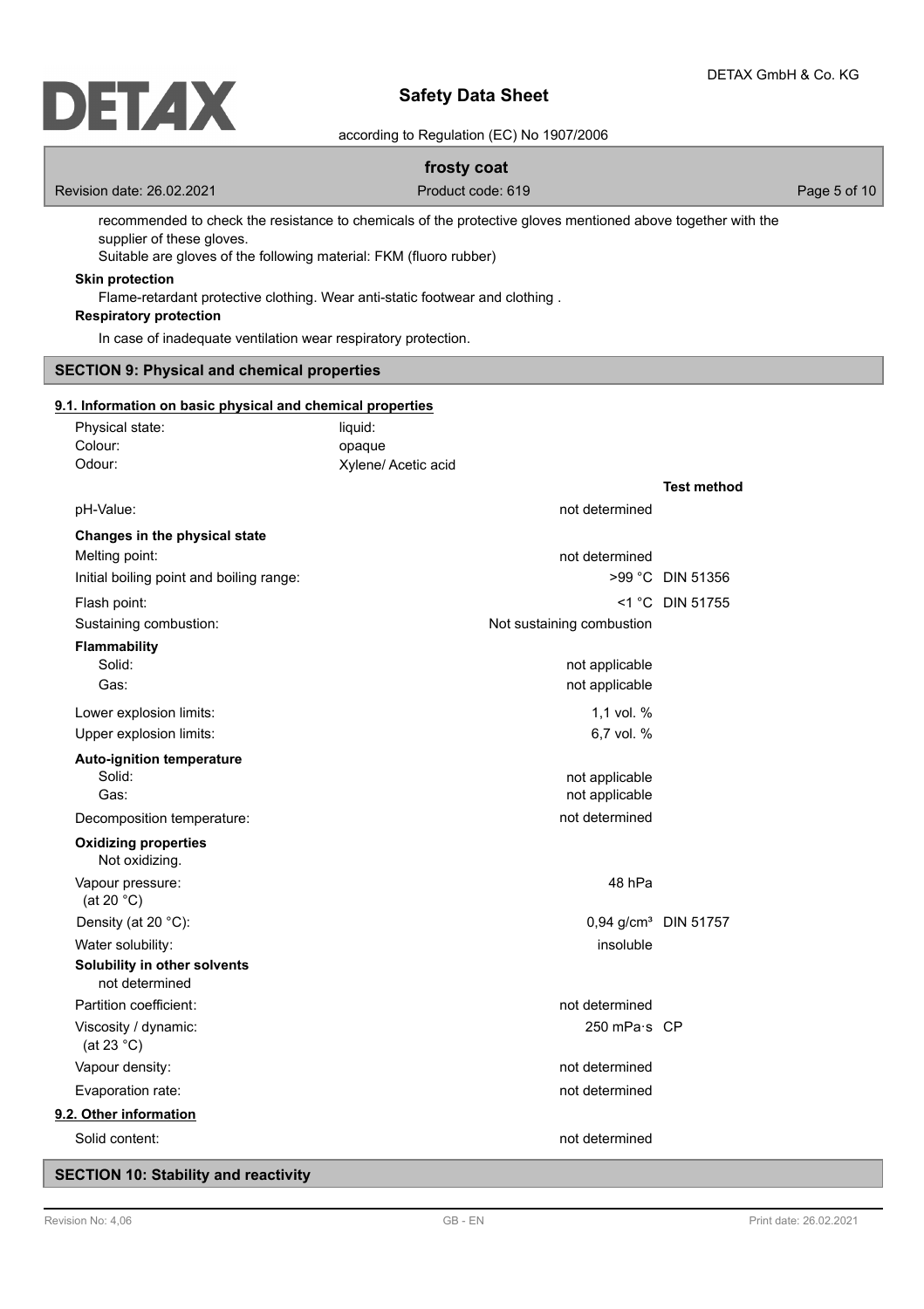according to Regulation (EC) No 1907/2006

# **frosty coat**

Revision date: 26.02.2021 **Product code: 619** Page 6 of 10

# **10.1. Reactivity**

Highly flammable.

# **10.2. Chemical stability**

The product is stable under storage at normal ambient temperatures.

# **10.3. Possibility of hazardous reactions**

Reacts with : strong oxidising agents. The product may attack same plastic materials.

#### **10.4. Conditions to avoid**

Keep away from sources of heat (e.g. hot surfaces), sparks and open flames. Vapours can form explosive mixtures with air.

# **10.5. Incompatible materials**

No information available.

# **10.6. Hazardous decomposition products**

The following applies for the silicone content of the product: At temperature of appr. 150°C/ 302 °F a small amount of formaldehyde can be released by oxidative degradation.

# **SECTION 11: Toxicological information**

# **11.1. Information on toxicological effects**

#### **Acute toxicity**

Harmful if inhaled.

#### **ATEmix calculated**

ATE (inhalation vapour) 19,26 mg/l; ATE (inhalation aerosol) 2,465 mg/l

| <b>CAS No</b> | Chemical name           |               |            |         |               |        |
|---------------|-------------------------|---------------|------------|---------|---------------|--------|
|               | Exposure route          | Dose          |            | Species | Source        | Method |
| 1330-20-7     | xylene                  |               |            |         |               |        |
|               | oral                    | LD50<br>mg/kg | 3500       | Rat     | <b>GESTIS</b> |        |
|               | dermal                  | LD50<br>mg/kg | >1700      | Rabbit  | <b>GESTIS</b> |        |
|               | inhalation (4 h) vapour | LC50<br>mg/l  | 29,08      | Rat     | <b>GESTIS</b> |        |
|               | inhalation aerosol      | <b>ATE</b>    | $1,5$ mg/l |         |               |        |
| 108-87-2      | methylcyclohexane       |               |            |         |               |        |
|               | oral                    | LD50<br>mg/kg | >3200      | Rat     | <b>GESTIS</b> |        |
|               | dermal                  | LD50<br>mg/kg | 86000      | Rabbit  |               |        |
| 4253-34-3     | triacetoxymethylsilane  |               |            |         |               |        |
|               | oral                    | LD50<br>mg/kg | 1600       | Rat     | OECD 401      |        |
| 17586-94-6    | dioctyltin-di(acetate)  |               |            |         |               |        |
|               | oral                    | LD50<br>mg/kg | >2000      | Rat     |               |        |
|               | inhalation vapour       | <b>ATE</b>    | $0,5$ mg/l |         |               |        |
|               | inhalation aerosol      | <b>ATE</b>    | 0,05 mg/l  |         |               |        |

#### **Irritation and corrosivity**

Causes skin irritation.

Causes serious eye damage.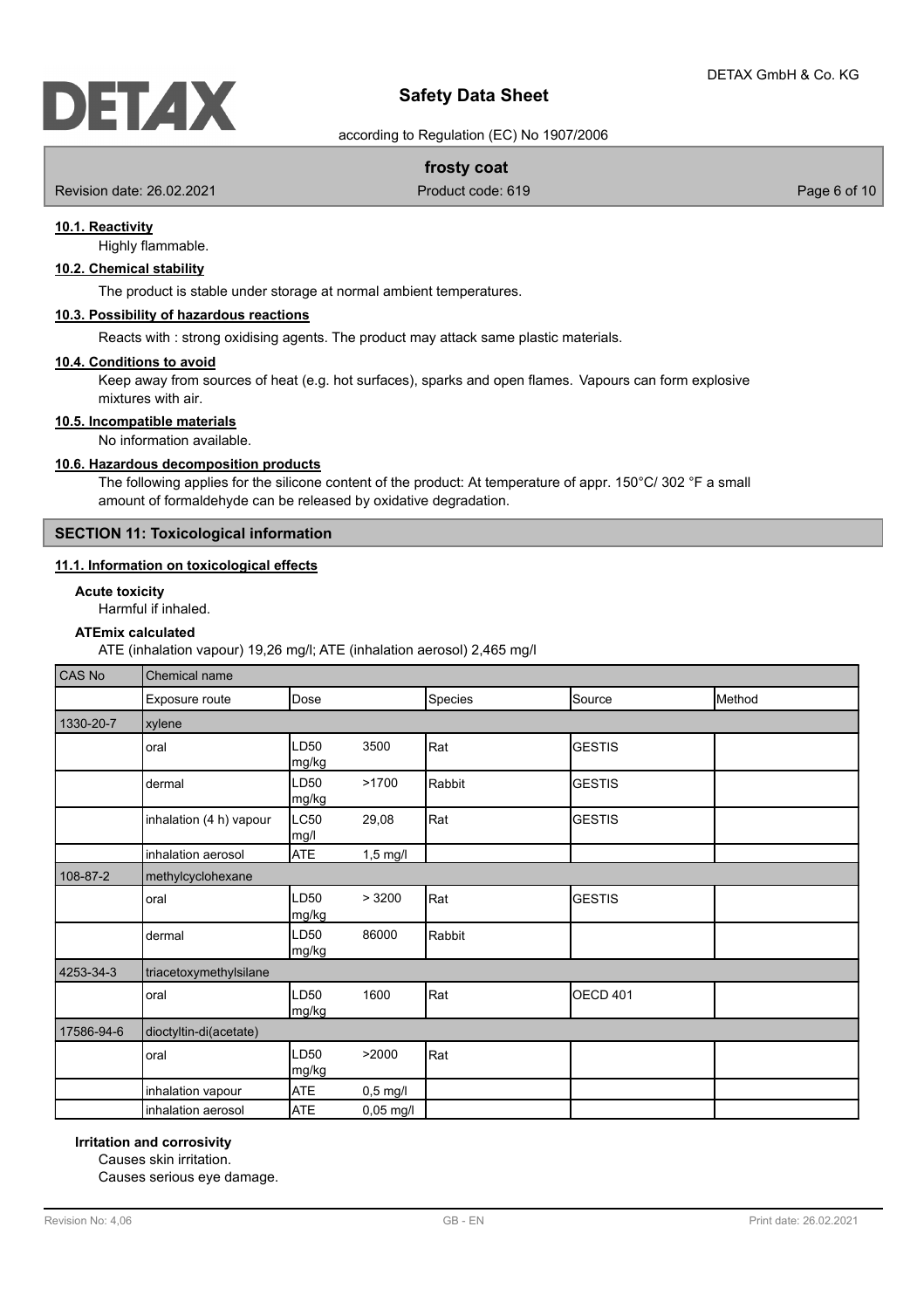# DELAX

# **Safety Data Sheet**

according to Regulation (EC) No 1907/2006

# **frosty coat**

Revision date: 26.02.2021 **Product code: 619** Product code: 619 **Page 7** of 10

# **Sensitising effects**

Based on available data, the classification criteria are not met.

#### **Carcinogenic/mutagenic/toxic effects for reproduction**

Based on available data, the classification criteria are not met.

#### **STOT-single exposure**

May cause respiratory irritation. (xylene)

#### **STOT-repeated exposure**

May cause damage to organs through prolonged or repeated exposure. (xylene)

#### **Aspiration hazard**

Based on available data, the classification criteria are not met.

#### **Additional information on tests**

This mixture is classified as hazardous according to regulation (EC) No. 1272/2008 [CLP].

# **SECTION 12: Ecological information**

# **12.1. Toxicity**

Harmful to aquatic organisms, may cause long-term adverse effects in the aquatic environment.

| CAS No    | Chemical name            |                                        |       |                                            |                |                 |
|-----------|--------------------------|----------------------------------------|-------|--------------------------------------------|----------------|-----------------|
|           | Aquatic toxicity         | Dose                                   |       | [h]   [d] Species                          | Source         | <b>I</b> Method |
| 1330-20-7 | xylene                   |                                        |       |                                            |                |                 |
|           | Acute fish toxicity      | <b>LC50</b><br>$2.661 -$<br>4,093 mg/l |       | 96 hOncorhynchus mykiss<br>(Rainbow trout) |                |                 |
|           | Acute crustacea toxicity | EC <sub>50</sub><br>3,82<br>mg/l       | 48 h  |                                            |                |                 |
| 108-87-2  | methylcyclohexane        |                                        |       |                                            |                |                 |
|           | Acute fish toxicity      | <b>LC50</b><br>58,5<br>mg/l            | 96 hl |                                            | <b>GESTIS</b>  |                 |
|           | Acute crustacea toxicity | EC50<br>1,47<br>mg/l                   |       | 48 h Daphnia magna                         | <b>IECOTOX</b> |                 |

#### **12.2. Persistence and degradability**

The product has not been tested.

#### **12.3. Bioaccumulative potential**

The product has not been tested.

#### **Partition coefficient n-octanol/water**

| <b>CAS No</b> | <b>I</b> Chemical name | Log Pow |
|---------------|------------------------|---------|
| 1330-20-7     | <b>xylene</b>          | 3,15    |
| $ 108-87-2 $  | Imethylcyclohexane     | 3,88    |

**BCF**

| CAS No            | 'Chemical name | <b>BCF</b> | - י<br>- Conina<br>JELIES | Source |
|-------------------|----------------|------------|---------------------------|--------|
| $ 1330 - 20 - 7 $ | Ixvlene        | $0.6 - 15$ |                           |        |

# **12.4. Mobility in soil**

The product has not been tested.

# **12.5. Results of PBT and vPvB assessment**

Not identivied as PBT/ vPvB substances

# **12.6. Other adverse effects**

No information available.

# **Further information**

Do not allow to enter into surface water or drains. Do not allow to enter into soil/subsoil.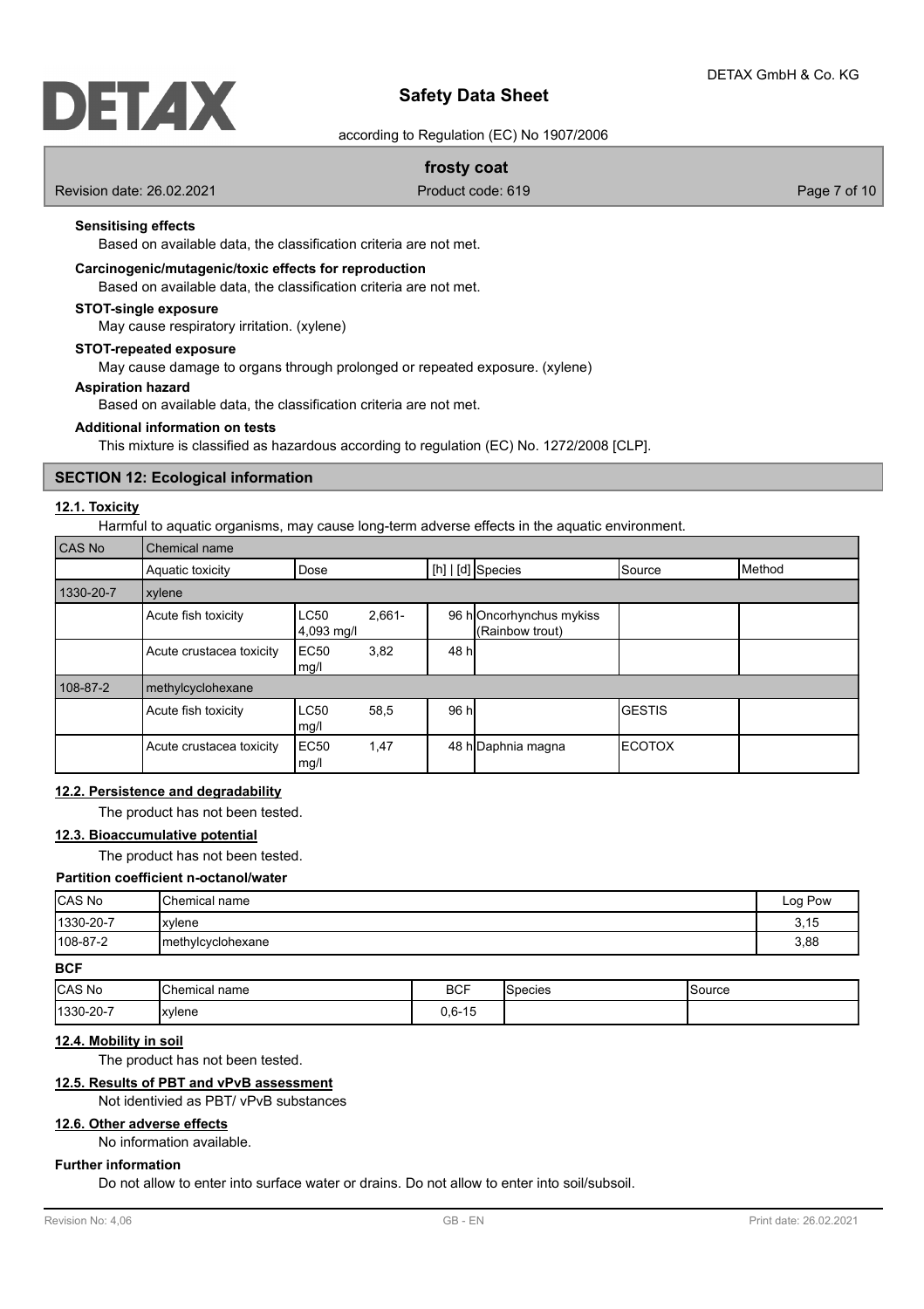according to Regulation (EC) No 1907/2006

# **frosty coat**

Revision date: 26.02.2021 **Product code: 619** Product code: 619 **Page 8 of 10** Page 8 of 10

# **SECTION 13: Disposal considerations**

# **13.1. Waste treatment methods**

# **Disposal recommendations**

Do not allow to enter into surface water or drains. Do not allow to enter into soil/subsoil. Dispose of waste according to applicable legislation.

# **Contaminated packaging**

This material and its container must be disposed of as hazardous waste. Handle contaminated packages in the same way as the substance itself.

|  |  |  | <b>SECTION 14: Transport information</b> |
|--|--|--|------------------------------------------|
|--|--|--|------------------------------------------|

# **Land transport (ADR/RID)**

| 14.1. UN number:                                                          | <b>UN 1866</b> |      |
|---------------------------------------------------------------------------|----------------|------|
| 14.2. UN proper shipping name:                                            | Resin solution |      |
| 14.3. Transport hazard class(es):                                         | 3              |      |
| 14.4. Packing group:                                                      | Ш              |      |
| Hazard label:                                                             | 3              |      |
| Classification code:                                                      | F <sub>1</sub> |      |
| Limited quantity:                                                         | 5 L/ 30 kg     |      |
| Hazard No:                                                                | 33             |      |
| Tunnel restriction code:                                                  | D/E            |      |
| Other applicable information (land transport)<br>Flammable licquid        |                |      |
| <b>Marine transport (IMDG)</b>                                            |                |      |
| 14.1. UN number:                                                          | <b>UN 1866</b> |      |
| 14.2. UN proper shipping name:                                            | Resin solution |      |
| 14.3. Transport hazard class(es):                                         | 3              |      |
| 14.4. Packing group:                                                      | Ш              |      |
| Hazard label:                                                             | 3              |      |
| Marine pollutant:                                                         |                |      |
| <b>Special Provisions:</b>                                                |                |      |
| Limited quantity:                                                         | 5 L/ 30 kg     |      |
| EmS:                                                                      | F-E, S-E       |      |
| Other applicable information (marine transport)<br>Flash point: -4°C c.c. |                |      |
| Air transport (ICAO-TI/IATA-DGR)                                          |                |      |
| 14.1. UN number:                                                          | <b>UN 1866</b> |      |
| 14.2. UN proper shipping name:                                            | Resin solution |      |
| 14.3. Transport hazard class(es):                                         | 3              |      |
| 14.4. Packing group:                                                      | Ш              |      |
| Hazard label:                                                             | 3              |      |
| Limited quantity Passenger:                                               | 1 L/ 30 kg     |      |
| Passenger LQ:                                                             | Y341           |      |
| IATA-packing instructions - Passenger:                                    |                | 353  |
| IATA-max. quantity - Passenger:                                           |                | 5 L  |
| IATA-packing instructions - Cargo:                                        |                | 364  |
| IATA-max. quantity - Cargo:                                               |                | 60 L |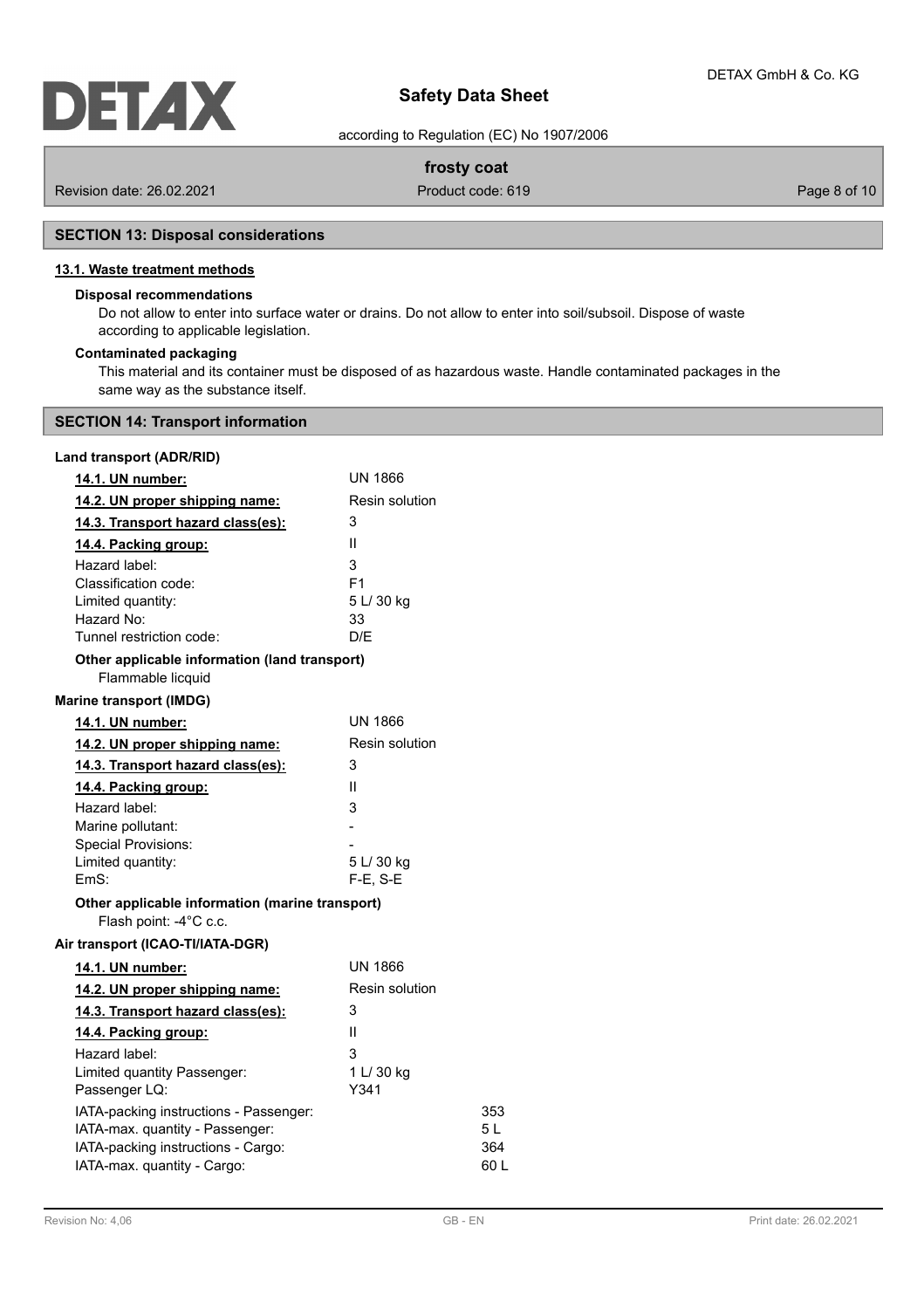according to Regulation (EC) No 1907/2006

# **frosty coat**

Revision date: 26.02.2021 **Product code: 619** Product code: 619 **Page 9 of 10** Page 9 of 10

# **14.6. Special precautions for user**

Warning: Combustible liquid.

# **14.7. Transport in bulk according to Annex II of Marpol and the IBC Code**

not applicable

# **SECTION 15: Regulatory information**

# **15.1. Safety, health and environmental regulations/legislation specific for the substance or mixture**

#### **National regulatory information**

Employment restrictions:

Observe restrictions to employment for juveniles according to the 'juvenile work protection guideline' (94/33/EC). Water hazard class (D): 2 - obviously hazardous to water

**15.2. Chemical safety assessment**

Chemical safety assessments for substances in this mixture were not carried out.

# **SECTION 16: Other information**

# **Abbreviations and acronyms**

ADR: Accord européen sur le transport des marchandises dangereuses par Route (European Agreement concerning the International Carriage of Dangerous Goods by Road ) IMDG: International Maritime Code for Dangerous Goods IATA: International Air Transport Association GHS: Globally Harmonized System of Classification and Labelling of Chemicals EINECS: European Inventory of Existing Commercial Chemical Substances ELINCS: European List of Notified Chemical Substances CAS: Chemical Abstracts Service LC50: Lethal concentration, 50% LD50: Lethal dose, 50%

#### **Classification for mixtures and used evaluation method according to Regulation (EC) No. 1272/2008 [CLP]**

| Classification          | Classification procedure |
|-------------------------|--------------------------|
| Flam. Lig. 2; H225      | On basis of test data    |
| Acute Tox. 4; H332      | Calculation method       |
| Skin Irrit. 2; H315     | Calculation method       |
| Eye Dam. 1; H318        | Calculation method       |
| STOT SE 3; H335         | Calculation method       |
| STOT RE 2: H373         | Calculation method       |
| Aguatic Chronic 3: H412 | Calculation method       |

#### **Relevant H and EUH statements (number and full text)**

| H <sub>225</sub>  | Highly flammable liquid and vapour.           |
|-------------------|-----------------------------------------------|
| H <sub>226</sub>  | Flammable liquid and vapour.                  |
| H302              | Harmful if swallowed.                         |
| H304              | May be fatal if swallowed and enters airways. |
| H312              | Harmful in contact with skin.                 |
| H <sub>3</sub> 14 | Causes severe skin burns and eye damage.      |
| H315              | Causes skin irritation.                       |
| H318              | Causes serious eye damage.                    |
| H <sub>3</sub> 19 | Causes serious eye irritation.                |
| H330              | Fatal if inhaled.                             |
| H332              | Harmful if inhaled.                           |
| H335              | May cause respiratory irritation.             |
| H336              | May cause drowsiness or dizziness.            |